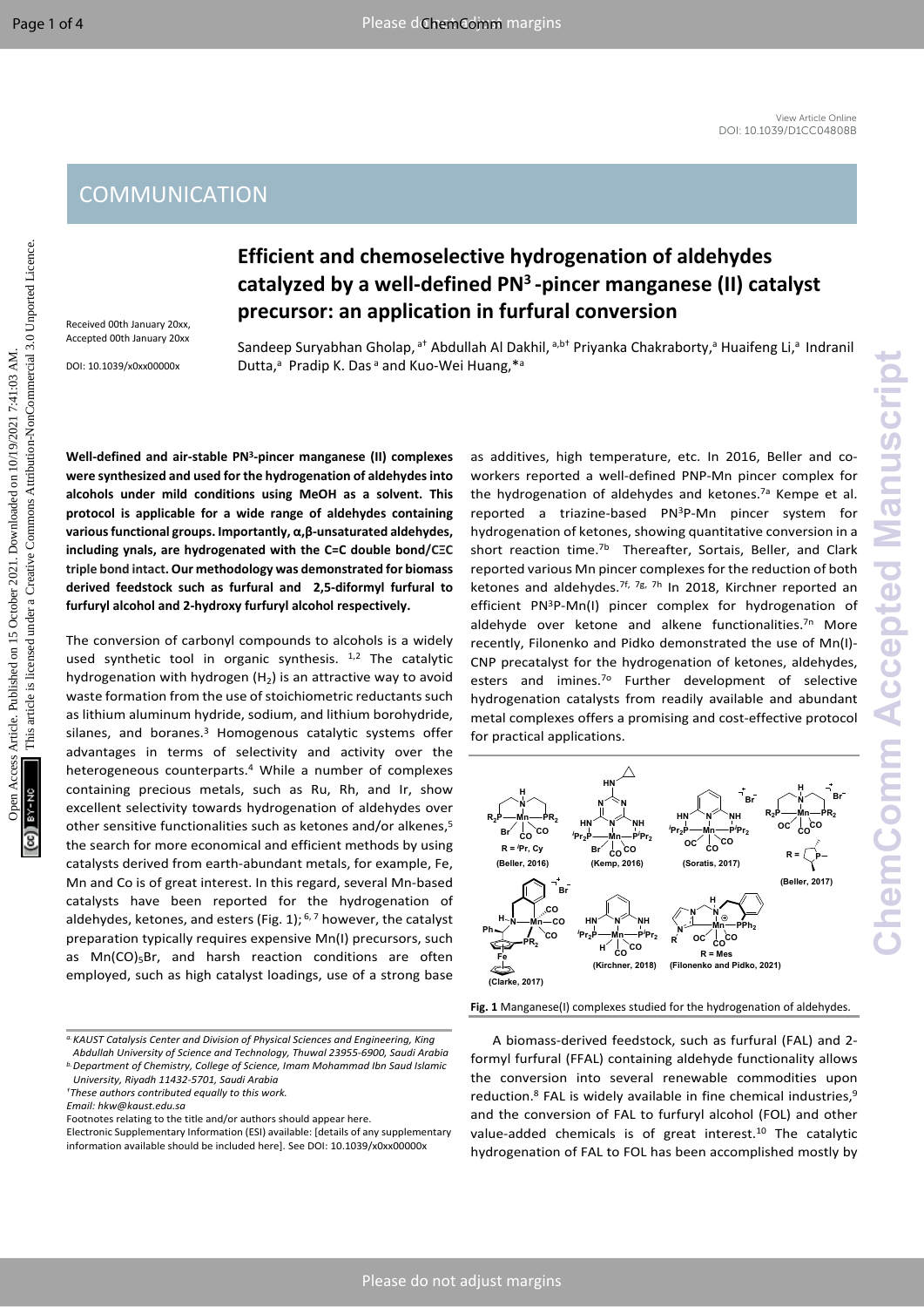### **COMMUNICATION Journal Name**

heterogeneous catalyst systems such as Cu/Cr, Ni, Cu Co, Pt, and Pd supported catalysts;  $11$  however, these catalysts create some concerns about toxicity. On the other hand, the use of homogeneous catalystsfor FAL conversion has been limited. For the first time, Paganelli et al. reported a reduction of FAL to FOL with  $H_2$  by a recyclable dihydrothioacetic acid-modified Rh system.<sup>12</sup> Thereafter, Li and co-workers reported  $RuCl<sub>2</sub>(PPh<sub>3</sub>)<sub>3</sub>/CH<sub>3</sub>COOH$  catalyst to prepare FOL from FAL.<sup>13</sup> Similarly, Ru-tris(2,2,6,6-tetramethyl-3,5-heptanedionate)<sub>3</sub> and NHC-based Ru-catalyst were demonstrated for the hydrogenation of FAL.<sup>14</sup> Recently, Mika reported bidentate phosphine modified Ru-based catalytic system for the efficient conversion of FAL to FOL<sup>15</sup> and more recently, Nielsen reported well-defined Ru and Ir PNP pincer complexes with low catalyst loadings for the hydrogenation of furanic aldehydes.<sup>16</sup> However, the use of expansive catalysts has limited their practical applications. Thus far, the non-noble homogenous catalyst systems for FAL to FOL have not been reported. In contrast to the significant achievements in the applications of novel Mn(I) pincer complexes as discussed earlier, the use of Mn(II) -based pincer complexes in the organic transformation is limited,<sup>7c,17</sup> even though MnX<sub>2</sub> (X = Cl, Br) (\$8.6/mol<sub>Mn</sub>) is considerably more economical than  $Mn(CO)5$ Br  $(513,250/mol<sub>MD</sub>)$  as a catalyst precursor. and the equation of the total particular interaction and the equation of the equation of the equation of the equation of the equation of the equation of the equation of the equation of the equation of the equation of the

Previously, our group developed a class of pincer complexes based on the phosphino aminobipyridine (PN<sup>3</sup>(P) pincer) ligand system and demonstrated the unique and enhanced reactivities in the direct coupling of amines to imines and ester hydrogenation.<sup>18</sup> In this communication, we describe an experimental investigation of the chemoselective hydrogenation of aldehydes with hydrogen  $(H<sub>2</sub>)$  by air-stable Mn(II) PN<sup>3</sup>-pincer complexes (Scheme 1a). Extension of this protocol was applied to the selective conversion of FAL to FOL and FFAL to 2-hydroxymethylfurfuryl alcohol (HMFOL), respectively.



**Scheme 1** In this work: a) Hydrogenation of aldehydes. b) Conversion of furfural (FAL) to furfuryl alcohol (FOL) and 2-formyl furfural (FFAL) to 2 hydroxymethyl furfuryl alcohol (HMFOL).



**Scheme 2** Synthesis of Mn(II) PN<sup>3</sup> Pincer Complexes **Mn1** and **Mn2**.



**Fig. 2** Crystal structure of catalyst **Mn1** and **Mn2**. All atoms have been shown with 30% probability ellipsoid, All hydrogen atoms except N-H have been omitted for clarity. For Mn**1** and Mn**2**, details of selected bond distances (Å) angles (deg) shown (Fig. S1 and S2, ESI).

The Mn(II) based pincer complexes **Mn1** and **Mn2** were synthesized by the reaction of MnX<sub>2</sub>(X= Cl, Br) with the <sup>t</sup>Bu<sub>2</sub>PNH-BPy (bis-tertbutylphosphine-2,2'bipyridine-6-amine) pincer ligand in THF at room temperature (Scheme 2). Upon crystallization in a solution of THF: acetonitrile (1:1), the crystals of **Mn1** and **Mn2** were fully characterized by single-crystal XRD analysis (Fig. 2) and elemental analysis (see ESI). The catalytic performance of **Mn1** and **Mn2** was first investigated for the hydrogenation of 3-methylbenzaldehyde as a model substrate to find the optimal hydrogenation reaction conditions(Table S1, ESI). Changing the solvent to MeOH leads to an enhanced yield of product **2a** with full conversion (Table S1, ESI). The performance of **Mn2** was tested, which implies lower activity as compared to Mn1 (Table S1, entries 4-5, ESI). At 130 °C, Mn2 exhibited a higher reactivity in MeOH (Table S1, entry 6, ESI). MeOH was thus chosen as the optimal solvent for the conversion. Performing the reaction at 110 °C using Mn1 achieved full conversion to **2a** (Table S1, entry 7, ESI). Lowering the temperature to 70 °C still offered an excellent yield of 2a (Table S1, entries 8-10). So, excellent yield of 3-methyl benzyl alcohol was obtained using Mn1 (3 mol%),  $H_2$  (27 bar) in MeOH (Scheme 3).



**Scheme 3** Hydrogenation of 3-methylbenzaldehyde. *<sup>a</sup>*For the reaction, 3 methylbenzaldehyde (0.83 mmol), **Mn1** (3 mol%, 0.024), K<sup>t</sup>BuO (0.083 mmol) H<sub>2</sub> (27 bar). bIsolated yield.

With the optimized reaction conditions in hand, various aldehyde substrates have been examined. The aldehyde substrates bearing halogens such as fluorine (F) and bromine (Br) gave the alcohol products with excellent yields (Scheme 4, product **2b**-**2d**). Investigation of the aldehydes bearing different *para* substituents on phenyl ring, such as isopropyl (*i*Pr) and methoxy (OMe), showed higher yields of hydrogenation products (Scheme 4, products **2d** and **2e**). When terepthaldehyde was employed as a substrate, both aldehyde (- CHO) groups were reduced to afford 1,4-benzenedimethanol in a 90% yield (Scheme 4, product **2g**). Dimethyl substituted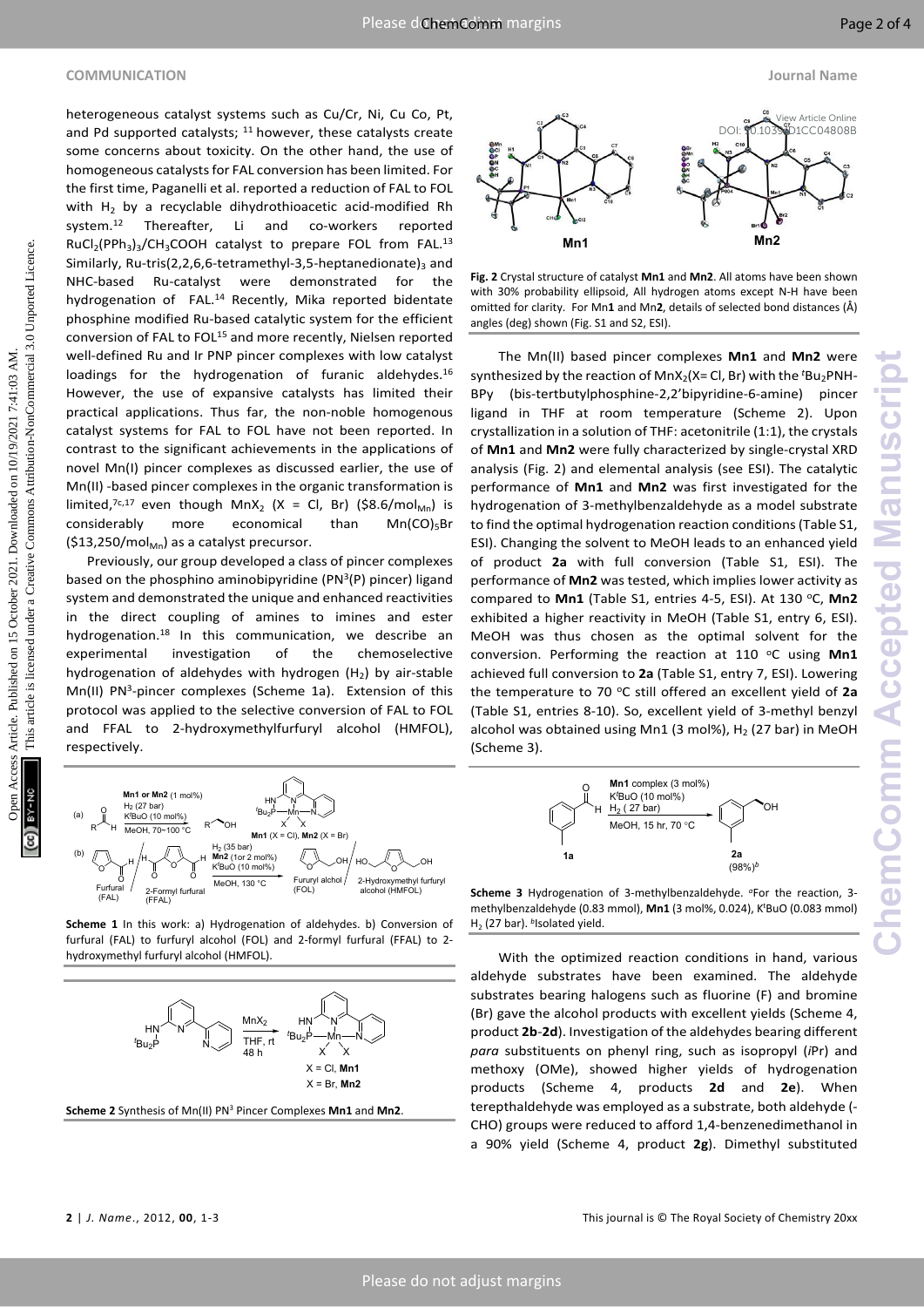aromatic aldehyde also underwent hydrogenation to give an excellent yield of alcohol product (Scheme 4, product **2h**). Biphenyl and naphthalene containing aldehydes were also converted to alcohol products in high yields (Scheme 4, product **2i, 2j**). Heteroaromatic rings did not interfere the hydrogenation reactions (Scheme 4, product **2l-2m**). Both acyclic and cyclic aldehydes worked efficiently to give alcohol products with high yields (Scheme 4, product **2o-2p**).



**Scheme 4** The substrate scope of the hydrogenation of aldehydes *a*For the reaction, aldehyde (1.0 mmol), Mn 1 (3 mol%), K<sup>t</sup>BuO (10 mol%) H<sub>2</sub> (27 bar) in MeOH (1.0 mL). Isolated yields are in parenthesis. *<sup>b</sup>***Mn2** *<sup>c</sup>*24 hr.

Encouraged by the excellent results with aromatic aldehydes, we further examined more challenging  $\alpha, \beta$ unsaturated substrates. Selective hydrogenation of such aldehydes is important because double bonds are often reduced along with the aldehyde functionality.<sup>15</sup> Using our  $PN<sup>3</sup>$ Mn(II) catalytic system, only the aldehyde group was hydrogenated selectively with conjugated and nonconjugated C=C double bonds untouched (Scheme 5, product **4a**-**4c**). The aldehyde substrate containing two double bonds, for example, 3,7-dimethyl-2,6-octadienal (ethyl citral), was hydrogenated smoothly to give the alcohol product in good yield without affecting the double bonds (Scheme 5, **4d**). We also examined alkyne conjugated aldehydes (ynals). Previously, PNP Mn(II) pincer complex catalyzed semi-hydrogenation of alkynes with ammonia borane was reported.<sup>17a</sup> Surprisingly, the hydrogenation of pent-2-ynal and 3-phenylpropiolaldehyde gave the pent-2-yn-1-ol and 3-phenylprop-2-ynol in 80% and 78% yields, respectively, without affecting alkyne functionality (Scheme 5, **6b** and **6b**). everte when a ancora product plane is a proposed on the set of the set of the set of the set of the set of the set of the set of the set of the set of the set of the set of the set of the set of the set of the set of the

After successfully studying the wide range of aldehydes substrates, we turned our attention to explore the hydrogenation of aldehydes that are used as feedstocks for FAL to FOL and FFAL to HMFOL. The effect of **Mn2** catalyst loading on the hydrogenation of FAL shows that 2.0 mol% catalyst loading gave full conversion (Table S2, ESI). When the reaction was carried out using  $H_2$  (35 bar) at 100 °C, the product was obtained with 85% conversion with high selectivity (Table 1, entry 1). Increasing the reaction temperature from 120  $\degree$ C to 130 °C, the full conversion of FAL was achieved within 16h with excellent yields (Table 1, entries 2−3). However, when the reaction was conducted in the absence of solvent, the conversion of product and selectivity were both dropped. This observation suggested that methanol is necessary to achieve the full conversion of furfural. (Table 1, entry 4). The effect of H<sub>2</sub> pressure during the reaction was studied ( $F_1$ ig,  $F_2$ ,  $F_3$ ,  $F_4$ ). Increasing the pressure from 5 bar to 35 bar, the conversion of FOL was increased to 99%. While at  $H_2$  (50 bar), the yield was not much improved. These results suggested that 35 bar pressure of  $H_2$  is an optimum pressure for the excellent conversion of FAL to FOL.







|                | н<br>7  | $H2$ (X bar)<br>$Mn2$ (2.0 mol%)<br>$KtBuO$ (10 mol%)<br>MeOH, 16 h<br>Temp $(^{\circ}C)$ |       | OН<br>8   |             |
|----------------|---------|-------------------------------------------------------------------------------------------|-------|-----------|-------------|
| Entry          | X (bar) | Temp                                                                                      | Conv. | Yield     | Selectivity |
|                |         | (°C)                                                                                      | (%)   | $(%)^{b}$ | $(\%)$      |
| $\mathbf{1}$   | 35      | 100                                                                                       | 85    | 82        | 96          |
| $\overline{2}$ | 35      | 120                                                                                       | 90    | 88        | 98          |
| 3              | 35      | 130                                                                                       | 100   | 99        | 99          |
| 4 <sup>c</sup> | 35      | 100                                                                                       | 75    | 70        | 93          |
|                |         |                                                                                           |       |           |             |

<sup>a</sup>Furfural (1.04 mmol), **Mn2** (5.5 mg, 0.010 mmol), K*<sup>t</sup>*BuO (11.6 mg, 0.103 mmol) in methanol for 16 h. *<sup>b</sup>* Isolated yields. *<sup>c</sup>*Neat condition.

After the excellent selectivity was achieved for the conversion of FAL to FOL, it was interesting to study the hydrogenation of feedstock bearing two aldehyde groups such as 2-formylfurfural (FFAL). The conversion of FFAL to value-added HMFOL in one pot is an interesting approach.<sup>18b</sup> When the reaction was performed with 1.0 mol% of **Mn2** with  $H_2$  (20 bar) at 130 °C, the mixture of 2-hydroxy methyl furfural (HMFAL) **10** and HMFOL **11** was obtained with high selectivity of **11** (Table S3, entry 1, ESI). Catalyst loading to 2.0 mol% under  $H<sub>2</sub>$  (30 bar), improved conversion and selectivity of **11** (Table S3, entry 2, ESI). When prolonging the reaction time to 24h, both aldehyde groups were hydrogenated to afford HMFOL exclusively with high conversion (Table S3, entry 3, ESI). At 48h, under 35 bar pressure of  $H_2$ , full conversion and excellent yield of product **11** was obtained (Scheme 6). Finally, we studied the hydrogenation of ester and ketone substrates (see ESI). For both reactions, hydrogenation products were not observed, implying that this protocol is selective towards the hydrogenation of aldehyde substrate only.

In conclusion, we have developed well-defined PN3 pincer Mn(II) complexes as catalyst precursors for the hydrogenation of various aldehydes into corresponding alcohols under mild reaction conditions. More importantly,  $\alpha, \beta$ -unsaturated aldehydes including ynals are hydrogenated without affecting double and triple bonds with excellent selectivity. The present